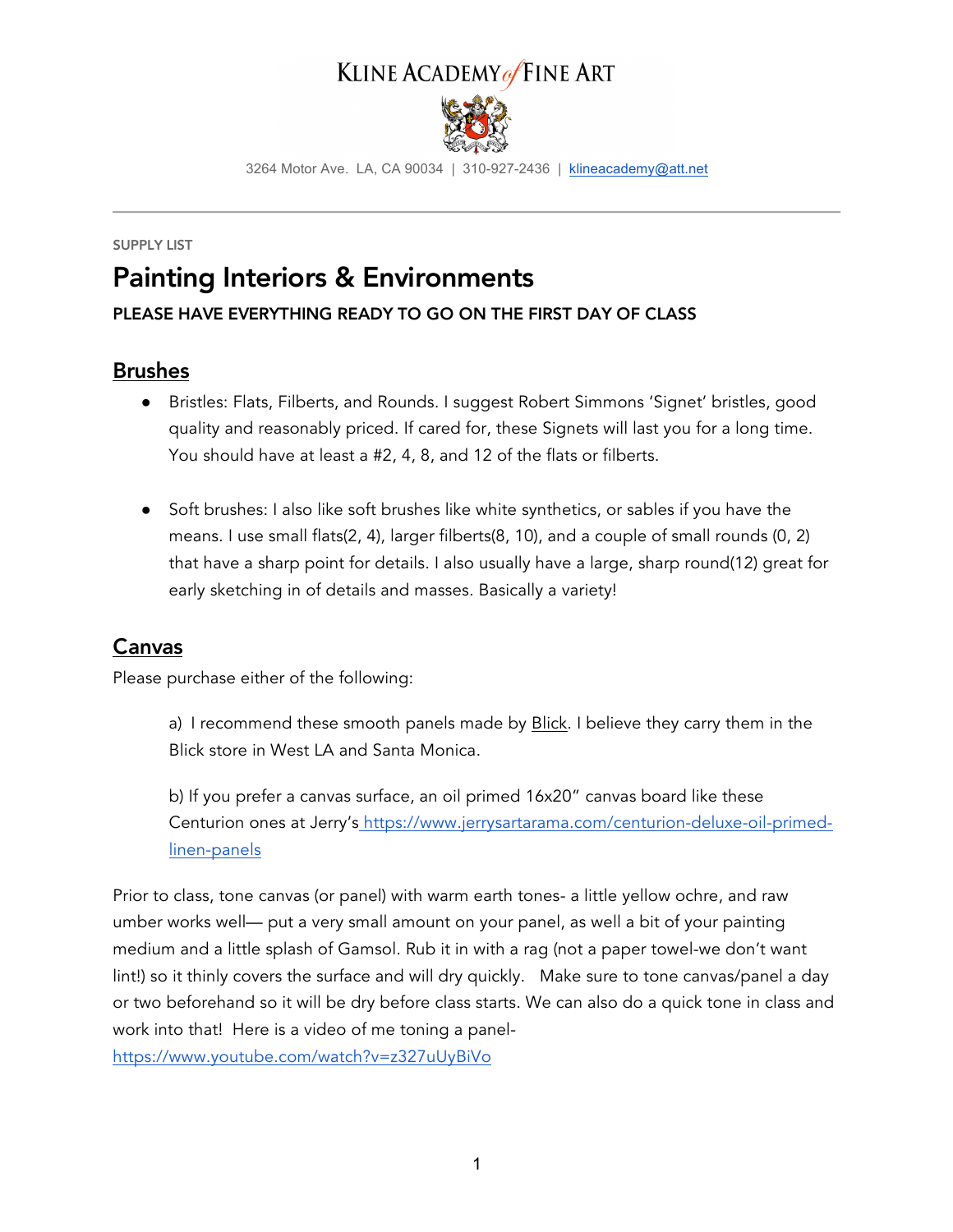# KLINE ACADEMY of FINE ART



3264 Motor Ave. LA, CA 90034 | 310-927-2436 | klineacademy@att.net

#### Paints

We will use a limited palette. Avoid student grade paint if you can— Good options are: Gamblin, Windsor & Newton, Holbein, Rembrandt, Williamsburg, Old Holland or any decent quality oil paints will work. Gamblin may be the best quality vs. cost. (Also great are Michael Harding and Rublev, but they are tougher to come by.)

Required limited palette:

- White: Titanium works well. Or Lead if you prefer.
- Burnt Umber and/or Raw Umber
- Yellow Ochre
- Cadmium Red Light
- Burnt Sienna or other earth red of your choice.
- Cadmium Yellow Light
- Cobalt or Ultramarine Blue
- Ivory or Mars Black

\*Also useful for me are 3 grays made by Gamblin called Portland Grey Light/Medium/Deep as well as Old Holland's Scheveningen Warm Gray as a 4th value of dark gray. They are completely optional but very useful for painting with neutrals and learning temperature control.

### Palette

One natural wooden palette or glass palette, or if you want to use a paper palette look for one the new gray style ones. You can see tones much better on a toned surface like wood, or glass with some grey or brown paper beneath it. Make sure you season your wood palettes (by rubbing oil into it and letting dry. Repeat). On your wood palette, always wipe clean the mixing